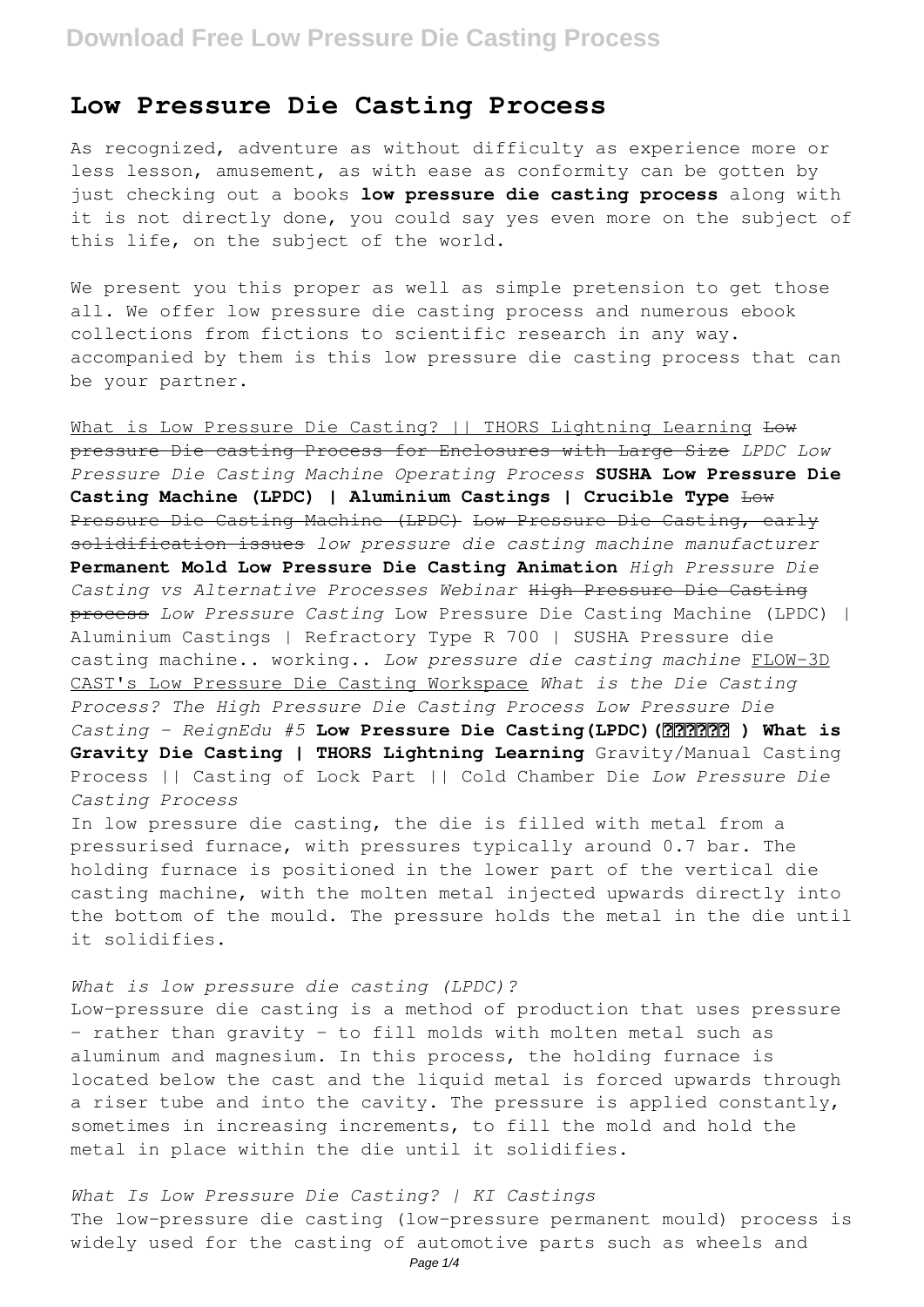# **Download Free Low Pressure Die Casting Process**

cylinder heads which require good integrity and, for wheels, good integrity and good cosmetic appearance when finely machined or polished.

*Low Pressure Casting - an overview | ScienceDirect Topics* What is low pressure die casting (LPDC)? Low-pressure die casting is a method of production that uses pressure – rather than gravity – to fill molds with molten metal such as aluminum and magnesium. In this process, the holding furnace is located below the cast and the liquid metal is forced upwards through a riser tube and into the cavity.

#### *Low Pressure Die Casting Process Pdf Pdf Download ...*

The low-pressure casting process proves itself to be predestined for the conversion of exceptionally high quality demands. In low-pressure casting, the furnace is pressurized whereby the molten aluminum is brought into the casting die through the riser tube. The die is filled by slowly climbing, controlled, and above all, constant pressure.

*Low-Pressure Casting Technique - Kurtz Ersa* Die Casting Process is a metal casting process that is characterized by forcing the molten metal into a mold cavity under the application of high pressure or under gravity, whereas the Injection molding is a process in which the plastics are used as a raw material for the creation of components.

*Die Casting Process: Definition, Components, Types ...* In engine technology, low-pressure die casting is able to use sand cores to implement what is known as a closed deck design for an engine block – this means that the openings on the cylinder head surface of the engine block, previously needed in die casting for demoulding the cooling jacket contours, are not needed in the low-pressure die casting process.

*Low-pressure vs. high-pressure die casting - ke-mag.com* Low Pressure Die Casting. Low pressure casting is a development of the permanent mould process, in which the metal is introduced into the chill mould from below. Gas pressure holds the metal in the die until it solidifies. As with high pressure diecasting the process requires complex machinery. It is repetitive, and may be automated.

*Low & High Pressure Diecasting | Choosing a Pressure Casting* The process for these machines start with melting the metal in a separate furnace. Then a precise amount of molten metal is transported to the cold-chamber machine where it is fed into an unheated shot chamber (or injection cylinder). This shot is then driven into the die by a hydraulic or mechanical piston.

## *Die casting - Wikipedia*

The Low Pressure Die Casting Workspace is an intuitive modeling environment designed for engineers to successfully model low pressure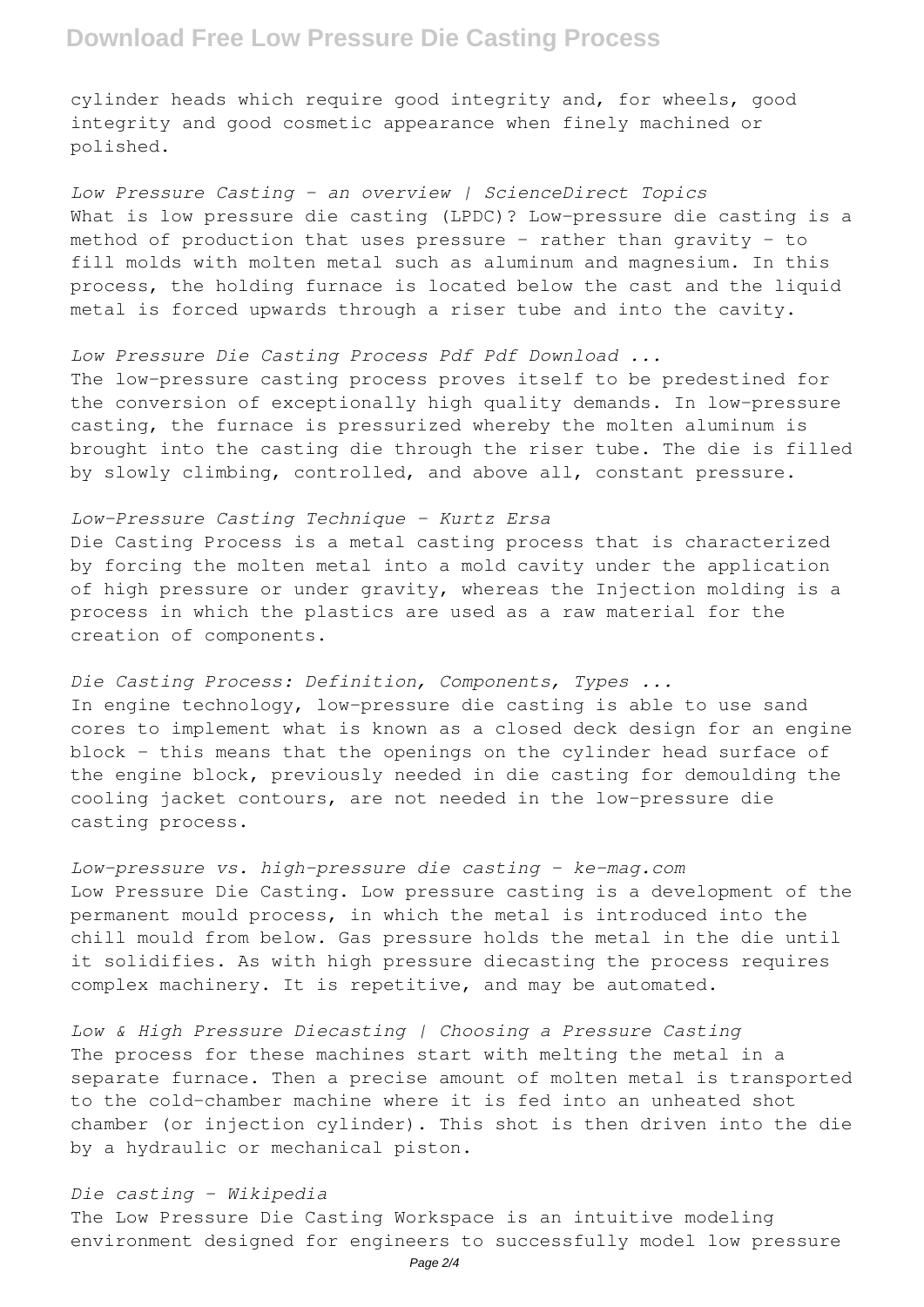## **Download Free Low Pressure Die Casting Process**

die casting applications with FLOW-3D CAST.

## *Low Pressure Die Casting Workspace - FLOW-3D CAST*

Low pressure die casting is commonly used for larger and non-critical parts. However, the machine and its dies are very costly, and for this reason pressure die casting is viable only for high-volume production. Here, the liquid metal is injected with high speed and high pressure into the metal mold.

#### *Pressure Die Casting*

ForceBeyond (https://www.forcebeyond.com) offers superior quality die castings, investment castings, super duplex stainless steel castings, hot forgings, col...

*Permanent Mold Low Pressure Die Casting Animation - YouTube* Vertical Low Pressure Die Casting (LPDC) is performed using a vertical process that injects molten aluminum against gravity, in an upward direction. In a typical process used to produce aluminum road wheels, steering knuckles or control arms, the die is filled with metal from a pressurized furnace, with an an inert gas at about 0.7 Bar (10 psi).

### *Aluminum Casting Processes - Metal Casting Institutue*

Low-pressure die casting (LPDC) is a common process used in foundries today in which molten metal slowly fills the die, reducing turbulence. Automotive applications include wheels, as well as suspension, steering and engine components. Non-automotive parts commonly made by the LPDC process include pipe benders and bell housings.

*Pyrotek Specializes in the Low-Pressure Die Casting ...* Low pressure die casting is a process in which the metal pressure is around 1.3 bar, generally achieved through capillary action of the air. This process is generally preferred when the product has many intricate internal cavities (ex. Cylinder head).

## *What is low-pressure die casting? - Quora*

Definition of high-pressure die casting. HPDC or high-pressure die casting is a process wherein a metal die with a cavity (in the negative shape of the part to be created) is filled with a molten liquid and is sealed. It then follows up by exposing the liquid to high pressure (exceeding 1000 bar) till it solidifies. How is it different from low ...

*What is High-Pressure Die Casting (HPDC)? | Eko Industries* Manufacturing in high pressure die casting is limited by wallthickness and design. I.e. producing a complicated inner structure by using lost cores is still not economically feasible in this process. Low pressure die casting's productivity is limited by solidification time, leading to cycle times of typically several minutes.